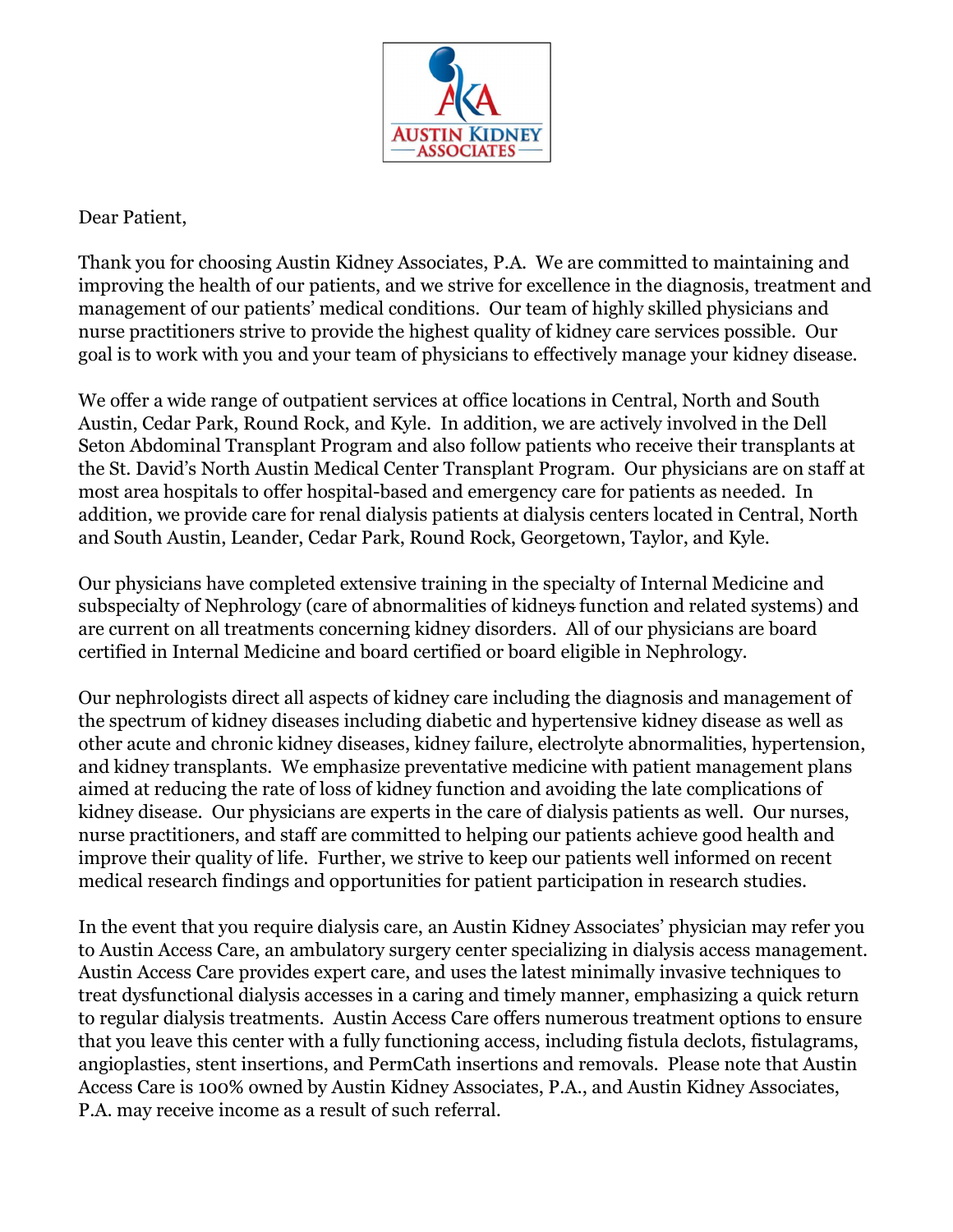In an effort to effectively communicate with our patients, a wide variety of languages are spoken by our physicians. Those languages include: English, Spanish, basic German, Tamil, French, Teluga and Mandarin Chinese.

Our practice accepts most insurance plans in our area including Medicare, Medicaid, HMO's, PPO's and indemnity insurance plans. Please check with your insurance company to verify that we are providers for your plan. If you are part of an HMO or other policy that requires referrals to our office, please coordinate with your primary care physician for a referral prior to your appointment with us. Our billing office staff is always happy to answer your billing or insurance related questions and can be reached at (512) 382-0037 or (512) 451-5800.

Thank you, again, for choosing Austin Kidney Associates.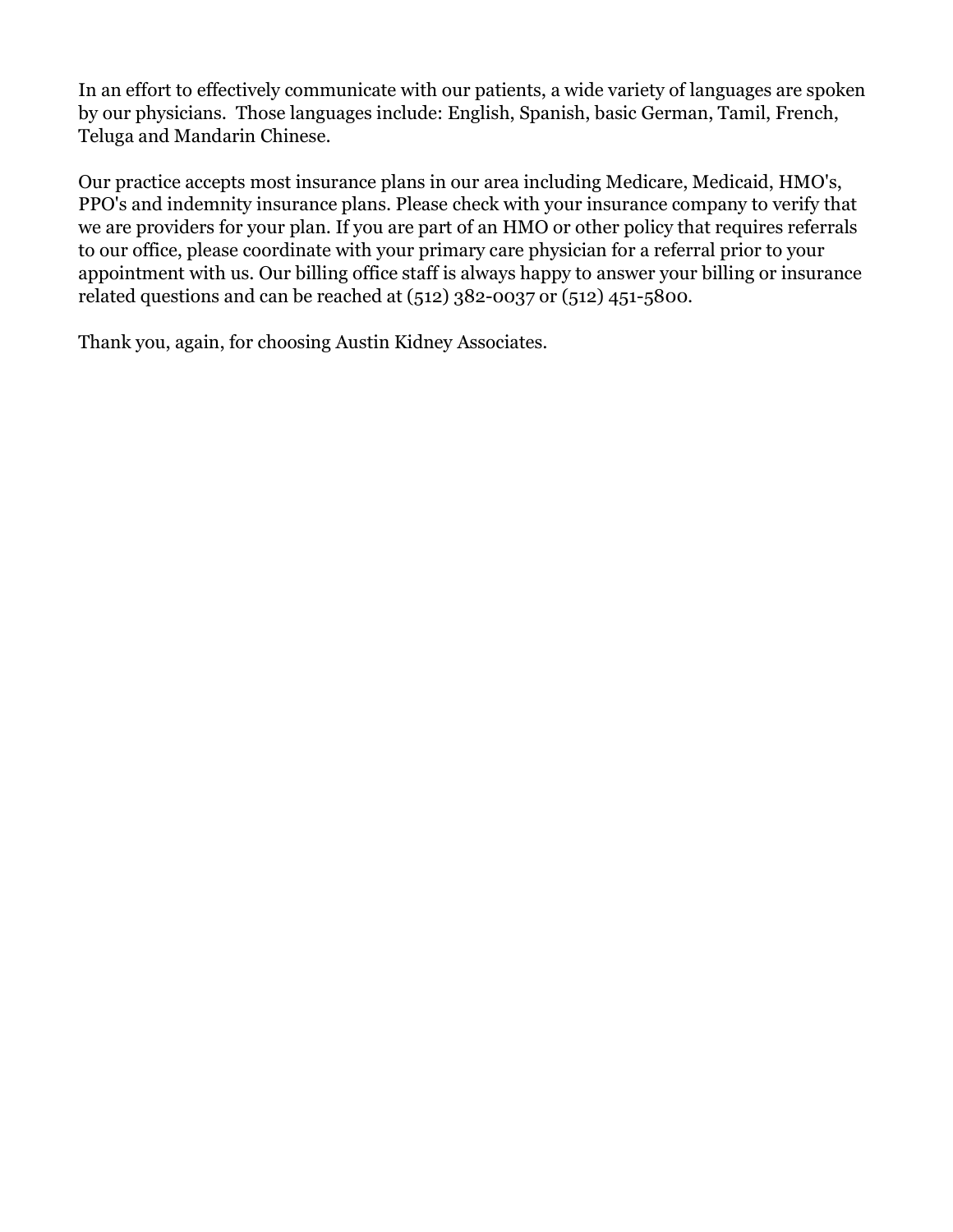

|                                                                                                                                                                                                                                                                                                                                                                                                                                        |           |                                                                             | ID   |                                                           |  |
|----------------------------------------------------------------------------------------------------------------------------------------------------------------------------------------------------------------------------------------------------------------------------------------------------------------------------------------------------------------------------------------------------------------------------------------|-----------|-----------------------------------------------------------------------------|------|-----------------------------------------------------------|--|
| <b>AUSTIN KIDNEY</b>                                                                                                                                                                                                                                                                                                                                                                                                                   |           | <b>New Patient Packet</b>                                                   | Date |                                                           |  |
| <b>ASSOCIATES-</b>                                                                                                                                                                                                                                                                                                                                                                                                                     |           |                                                                             |      |                                                           |  |
|                                                                                                                                                                                                                                                                                                                                                                                                                                        |           |                                                                             |      |                                                           |  |
|                                                                                                                                                                                                                                                                                                                                                                                                                                        |           |                                                                             |      |                                                           |  |
|                                                                                                                                                                                                                                                                                                                                                                                                                                        |           |                                                                             |      |                                                           |  |
|                                                                                                                                                                                                                                                                                                                                                                                                                                        |           | <b>Marital Status:</b>                                                      |      | $\Box$ Married $\Box$ Single $\Box$ Divorced $\Box$ Widow |  |
|                                                                                                                                                                                                                                                                                                                                                                                                                                        |           |                                                                             |      |                                                           |  |
|                                                                                                                                                                                                                                                                                                                                                                                                                                        |           |                                                                             |      |                                                           |  |
|                                                                                                                                                                                                                                                                                                                                                                                                                                        |           |                                                                             |      |                                                           |  |
| Race: □ American Indian/Alaska Native □ Black/African American □ Native Hawaiian/Pacific Islander □ Asian □ White □ Declined                                                                                                                                                                                                                                                                                                           |           |                                                                             |      |                                                           |  |
|                                                                                                                                                                                                                                                                                                                                                                                                                                        |           |                                                                             |      |                                                           |  |
| <b>Patient Employment</b>                                                                                                                                                                                                                                                                                                                                                                                                              |           |                                                                             |      |                                                           |  |
|                                                                                                                                                                                                                                                                                                                                                                                                                                        |           |                                                                             |      |                                                           |  |
|                                                                                                                                                                                                                                                                                                                                                                                                                                        |           |                                                                             |      |                                                           |  |
|                                                                                                                                                                                                                                                                                                                                                                                                                                        |           |                                                                             |      |                                                           |  |
| <b>Insurance</b>                                                                                                                                                                                                                                                                                                                                                                                                                       |           |                                                                             |      |                                                           |  |
|                                                                                                                                                                                                                                                                                                                                                                                                                                        |           |                                                                             |      |                                                           |  |
|                                                                                                                                                                                                                                                                                                                                                                                                                                        |           |                                                                             |      |                                                           |  |
|                                                                                                                                                                                                                                                                                                                                                                                                                                        |           |                                                                             |      |                                                           |  |
|                                                                                                                                                                                                                                                                                                                                                                                                                                        |           |                                                                             |      |                                                           |  |
|                                                                                                                                                                                                                                                                                                                                                                                                                                        |           |                                                                             |      |                                                           |  |
|                                                                                                                                                                                                                                                                                                                                                                                                                                        |           |                                                                             |      |                                                           |  |
| <b>Guarantor:</b> (where bill is to be mailed)                                                                                                                                                                                                                                                                                                                                                                                         |           |                                                                             |      |                                                           |  |
|                                                                                                                                                                                                                                                                                                                                                                                                                                        |           |                                                                             |      |                                                           |  |
|                                                                                                                                                                                                                                                                                                                                                                                                                                        |           |                                                                             |      |                                                           |  |
|                                                                                                                                                                                                                                                                                                                                                                                                                                        |           |                                                                             |      |                                                           |  |
|                                                                                                                                                                                                                                                                                                                                                                                                                                        |           | <b>Authorization to Release Medical Information</b>                         |      |                                                           |  |
| I understand that my records are confidential and cannot be disclosed without my written authorization, except as otherwise<br>provided by law. I understand that a photocopy of this authorization is as valid as the original. I understand that I may revoke<br>this authorization at any time. I hereby authorize any physician, whether past or present, following my care to disclose medical<br>information, by mail or fax to: |           | Austin Kidney Associates, PA<br>3000 N. IH-35, Ste. 635<br>Austin, TX 78705 |      |                                                           |  |
|                                                                                                                                                                                                                                                                                                                                                                                                                                        | Signature |                                                                             |      |                                                           |  |

By my signature below, I hereby certify that the demographic and insurance information is correct or I have made appropriate changes to this form to reflect the correct information.

Patient's Signature \_\_\_\_\_\_\_\_\_\_\_\_\_\_\_\_\_\_\_\_\_\_\_\_\_\_\_\_\_\_\_\_\_\_\_\_\_\_\_\_\_\_\_\_\_\_\_ Date \_\_\_\_\_\_\_\_\_\_\_\_\_\_\_\_\_\_\_\_

**IF YOUR INSURANCE REQUIRES AN AUTHORIZATION, PLEASE BE SURE YOU HAVE ONE CURRENT ON FILE. OTHERWISE YOU MAY NEED TO RESCHEDULE YOUR APPOINTMENT.**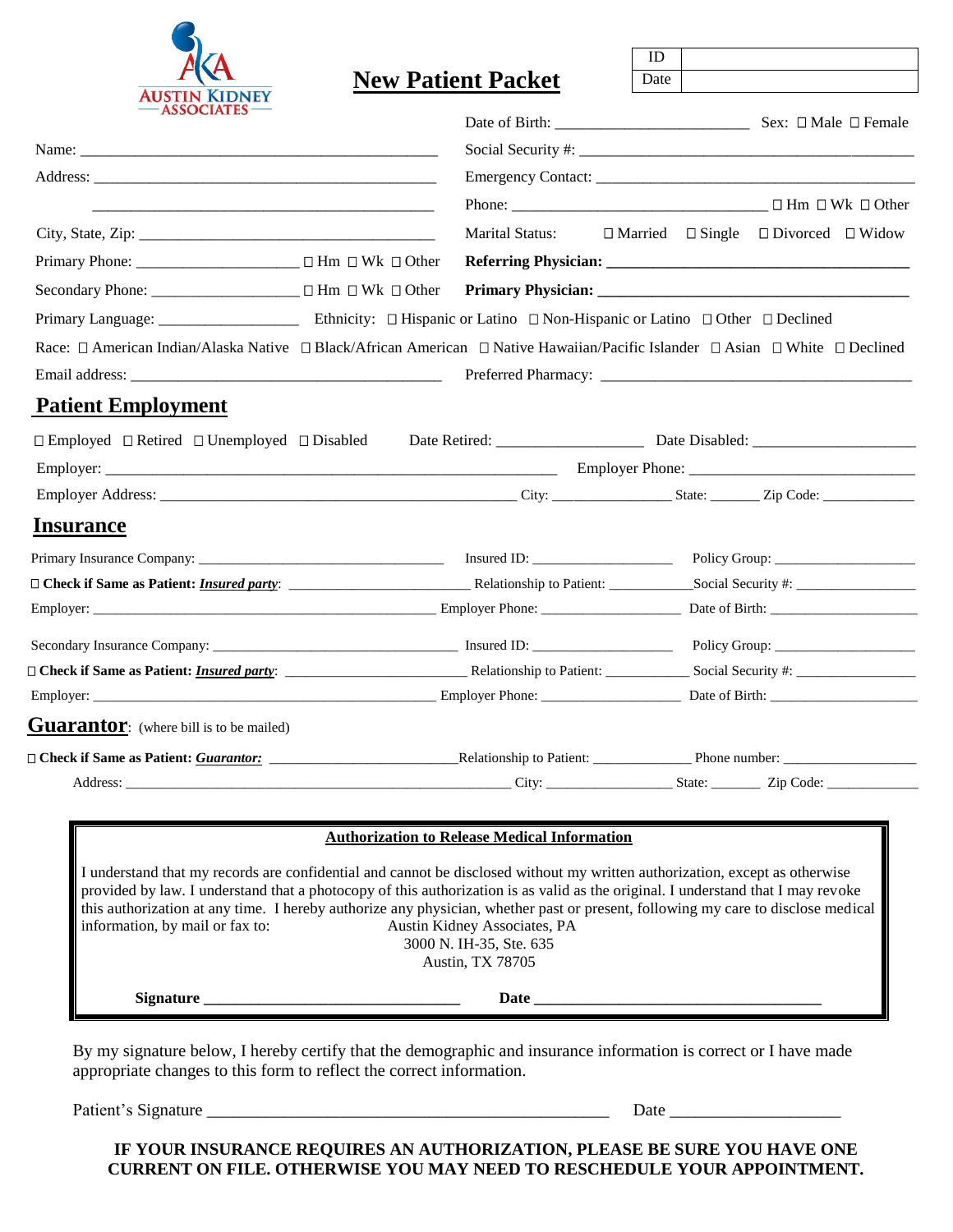# **HIPAA Release of Information**

| Patient's Name                                                                                                                                                                                                                                                                                                      |  |              |  |  |  |
|---------------------------------------------------------------------------------------------------------------------------------------------------------------------------------------------------------------------------------------------------------------------------------------------------------------------|--|--------------|--|--|--|
| <b>Appointment Information</b><br>Please check all of the following message delivery methods that are available in case we can not<br>reach you. Please include your daytime/work telephone number. For each number, please<br>authorize name(s) with which we may arrange or confirm your appointment information. |  |              |  |  |  |
| a. Can we leave a detailed message on this voicemail? YES / NO<br>b. We may arrange or confirm your appointment with:<br>Self Only Spouse Mother Father Child Other                                                                                                                                                 |  |              |  |  |  |
| a. Can we leave a detailed message on this voicemail? YES / NO<br>b. We may arrange or confirm your appointment with:<br>Self Only Spouse Mother Father Child Other                                                                                                                                                 |  |              |  |  |  |
| a. Can we leave a detailed message on this voicemail? YES / NO<br>b. We may arrange or confirm your appointment with:<br>Self Only Spouse Mother Father Child                                                                                                                                                       |  | <b>Other</b> |  |  |  |
| <b>Medical Information</b><br>With whom may we discuss or disclose your medical information?                                                                                                                                                                                                                        |  |              |  |  |  |
|                                                                                                                                                                                                                                                                                                                     |  |              |  |  |  |
|                                                                                                                                                                                                                                                                                                                     |  |              |  |  |  |
| Name                                                                                                                                                                                                                                                                                                                |  |              |  |  |  |
| I have received a copy of the Notice of Privacy Practices from Austin Kidney Associates. I<br>will inform Austin Kidney Associates with any changes of the above disclosure information.                                                                                                                            |  |              |  |  |  |
|                                                                                                                                                                                                                                                                                                                     |  |              |  |  |  |